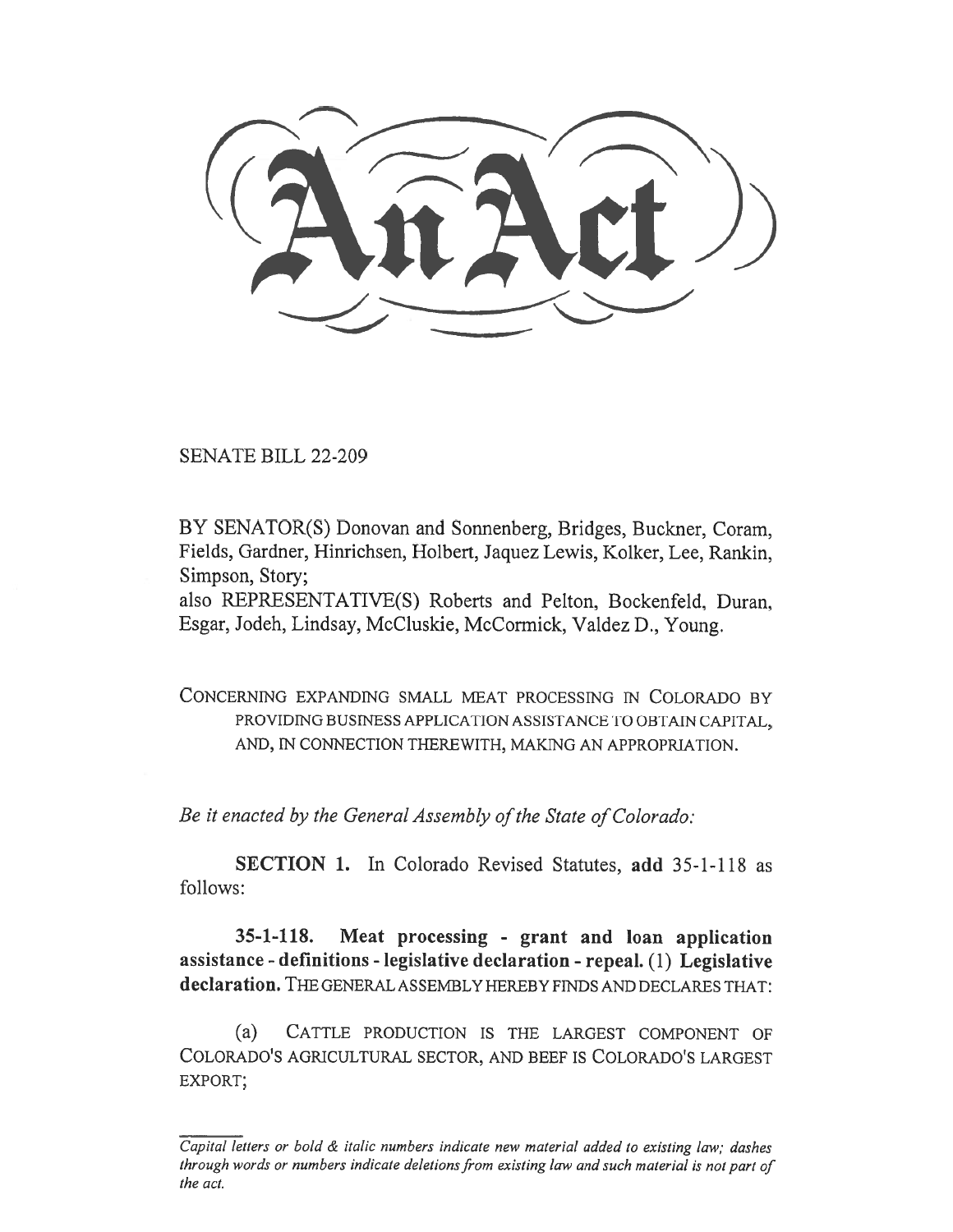(b) THE PRODUCTION AND SALE OF FEEDER AND LIVE CATTLE BY COLORADO'S INDIVIDUAL PRODUCERS CONTRIBUTES THREE BILLION SEVEN HUNDRED MILLION DOLLARS TO THE STATE'S ECONOMY;

(c) INDIVIDUAL PRODUCERS IN COLORADO ARE DEPENDENT ON THE PRICE THAT PROCESSORS AND PACKERS ARE WILLING TO PAY FOR FED CATTLE;

(d) INDIVIDUAL PRODUCERS HAVE NOT SEEN AN EQUITABLE RETURN FOR THEIR CATTLE IN COMPARISON TO PROCESSOR AND PACKER PROFITS;

(e) THE UNITED STATES BEEF PROCESSING MARKET IS HIGHLY CONCENTRATED, WITH THE FOUR LARGEST BEEF PROCESSORS CONTROLLING OVER EIGHTY PERCENT OF UNITED STATES BEEF PROCESSING, LEADING TO LARGE PROFIT MARGINS;

(f) SMALL, INDEPENDENT MEAT PROCESSORS CAN SERVE AS AN ALTERNATIVE TO THE LARGE MEAT PROCESSORS AND INTRODUCE COMPETITION IN THE MARKET;

(g) ON FEBRUARY 24,2021, THE UNITED STATES PRESIDENT SIGNED EXECUTIVE ORDER 14017, WHICH DECLARES, "THE UNITED STATES NEEDS RESILIENT, DIVERSE, AND SECURE SUPPLY CHAINS TO ENSURE OUR ECONOMIC PROSPERITY AND NATIONAL SECURITY";

(h) ON FEBRUARY 24, 2022, THE UNITED STATES DEPARTMENT OF AGRICULTURE ANNOUNCED THAT THE DEPARTMENT WILL MAKE TWO HUNDRED FIFTEEN MILLION DOLLARS AVAILABLE FOR GRANTS AND OTHER SUPPORT TO EXPAND MEAT PROCESSING OPTIONS, STRENGTHEN THE FOOD SUPPLY CHAIN, AND CREATE JOBS AND ECONOMIC OPPORTUNITIES IN RURAL AREAS;

(i) THE RURAL DEVELOPMENT AGENCY IN THE UNITED STATES DEPARTMENT OF AGRICULTURE CREATED THE MEAT AND POULTRY PROCESSING EXPANSION PROGRAM, WHICH IS OFFERING GRANTS OF UP TO TWENTY-FIVE MILLION DOLLARS TO EXPAND MEAT AND POULTRY PROCESSING; AND

(j) EXPANDING SMALL MEAT PROCESSING BUSINESSES WILL BENEFIT

PAGE 2-SENATE BILL 22-209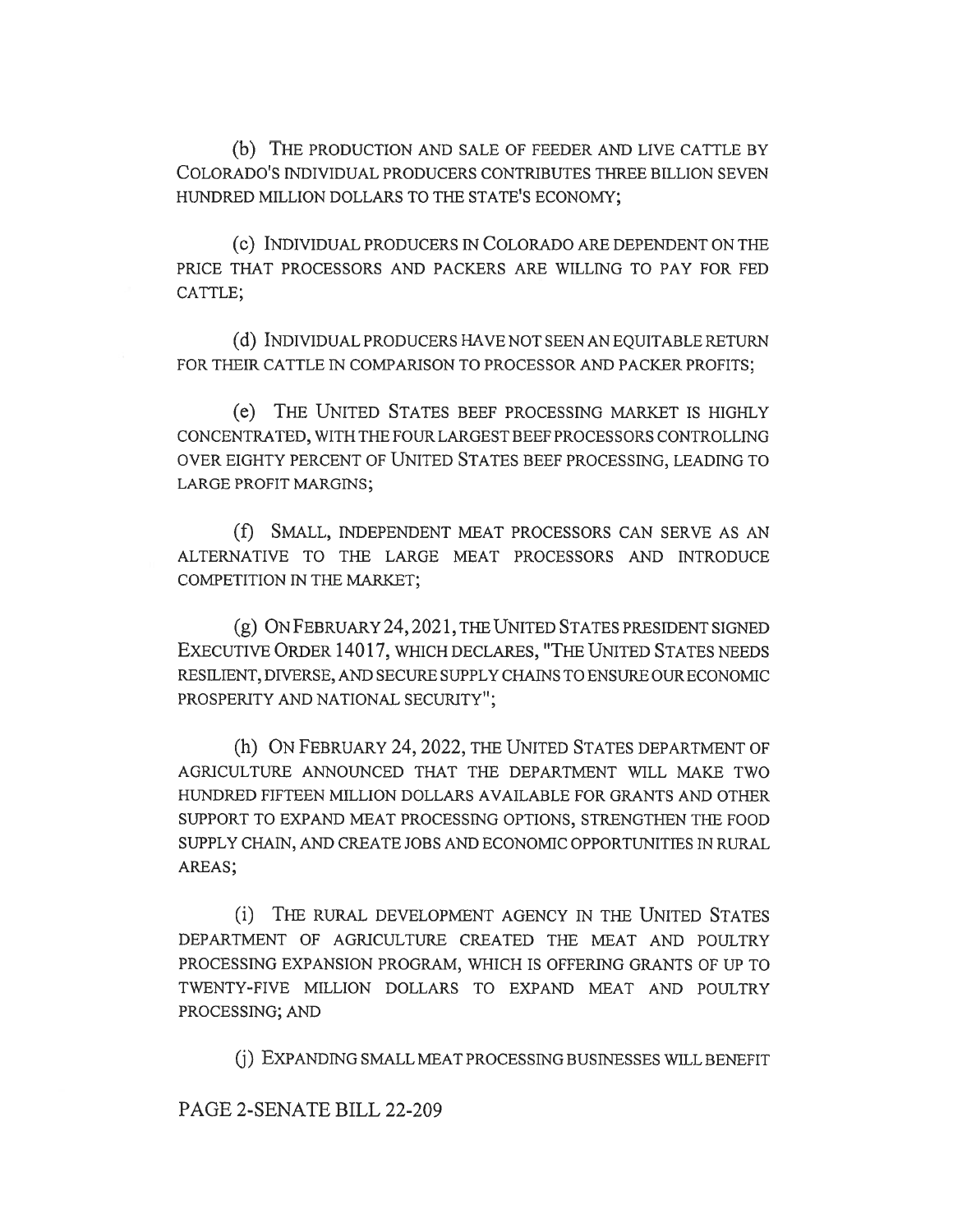COLORADO'S AGRICULTURAL PRODUCERS, ECONOMY, AND CONSUMERS.

(2) Grant and loan application assistance. (a) THE COMMISSIONER SHALL HIRE ONE EMPLOYEE OR ENGAGE A CONTRACTOR TO HELP SMALL MEAT PROCESSORS AND PEOPLE ATTEMPTING TO START A SMALL MEAT PROCESSOR BUSINESS APPLY FOR AND OBTAIN GRANTS AND LOANS OFFERED BY THE UNITED STATES DEPARTMENT OF AGRICULTURE AND OTHER ENTITIES. EACH GRANT OR LOAN MUST BE USED TO START, EXPAND, OR SUPPORT A SMALL MEAT PROCESSOR BUSINESS.

(b) IF THE EMPLOYEE OR CONTRACTOR HIRED OR ENGAGED BY THE COMMISSIONER IS ABLE, AFTER PERFORMING THE DUTIES DESCRIBED IN SUBSECTION (2)(a) OF THIS SECTION, THE EMPLOYEE OR CONTRACTOR MAY ASSIST AGRICULTURAL PRODUCERS AND AGRICULTURAL BUSINESSES IN APPLYING FOR AND OBTAINING GRANTS FROM THE UNITED STATES DEPARTMENT OF AGRICULTURE AND OTHER ENTITIES.

(3) AS USED IN THIS SECTION, "SMALL MEAT PROCESSOR" MEANS A BUSINESS THAT:

(a) EMPLOYS FIVE HUNDRED OR FEWER INDIVIDUALS; AND

(b) SLAUGHTERS, DRESSES, CUTS, PREPARES, TRIMS, WRAPS, OR PACKAGES AN ANIMAL, MEAT, OR MEAT PRODUCT FROM AN ANIMAL.

(4) THIS SECTION IS REPEALED, EFFECTIVE JULY 1, 2024.

SECTION 2. Appropriation. For the 2022-23 state fiscal year, \$62,885 is appropriated to the department of agriculture for use by the agricultural markets division. This appropriation is from the general fund and is based on an assumption that the division will require an additional 0.9 FTE. To implement this act, the division may use this appropriation for program costs related to agricultural markets.

SECTION 3. Safety clause. The general assembly hereby finds,

PAGE 3-SENATE BILL 22-209